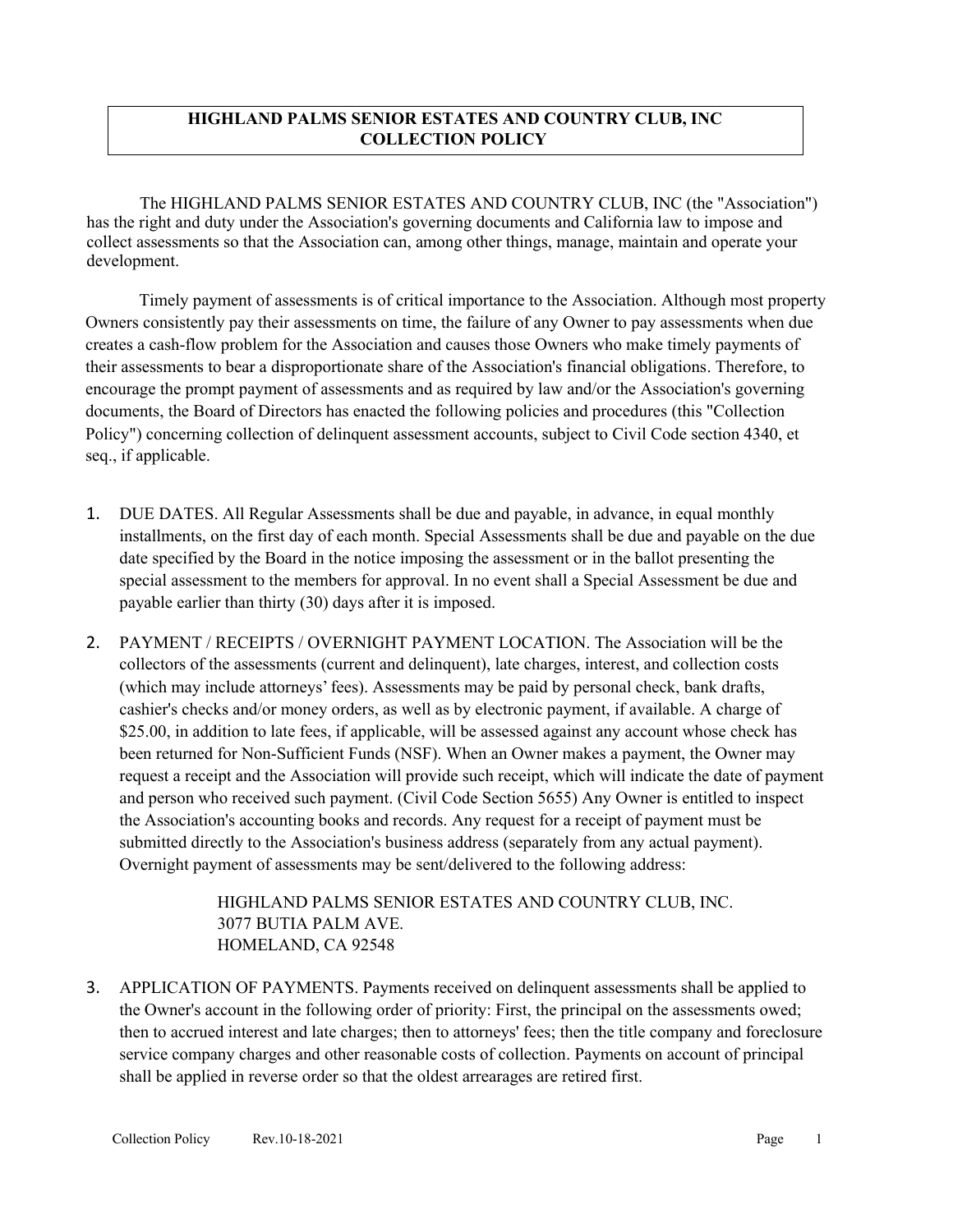- 4. LATE CHARGE: All assessments shall be delinquent if not paid within fifteen (15) days after they become due and will result in the imposition of a late charge of ten percent (10%) of the delinquent assessment or ten dollars (\$10.00), whichever is greater. Furthermore, the Association shall be entitled to recover any reasonable collection costs, including attorneys' fees, that the Association then incurs in its efforts to collect the delinquent sums.
- 5. LATE LETTER. If a delinquent assessment payment is not paid within fifteen (15) days after it becomes due, a late letter or current ledger may be sent to the Owner reminding the Owner of his or her delinquent account status. The Association, however, is in no way required to send a late letter or ledger before sending a pre-lien letter referenced below.
- 6. INTEREST. If an assessment payment is not paid within thirty (30) days of its original due date, interest may be imposed on all sums due, including the delinquent assessment, attorneys' fees, collection costs, and late charges, at an annual percentage rate of twelve percent (12%) or the rate specified within the CC&RS, whichever is less.
- 7. SECONDARY ADDRESS. Upon receipt of a written request by an Owner identifying a secondary address for the purposes of assessment collection notices, the Association shall send collection notices required by this Collection Policy to the secondary address provided. The Owner's notice of a secondary address must be in writing and mailed to the Association in a manner that shall indicate that the Association has received it. The Association shall only send notices to the indicated secondary address at the point in time the Association receives the written request.
- 8. PRE-LIEN LETTER. If an assessment payment from the Owner is not paid within thirty (30) days after its original due date (for example, if an Owner fails to pay an assessment which was due on June 1st and the failure to pay continues through July 1st, then the June assessment would not have been paid within 30 days after its original due date), a notice of delinquency (Pre-Lien Letter) may be sent to the Owner by regular first class mail and certified mail, return receipt requested. The Pre-Lien Letter shall provide at least 30 days written notice to a delinquent Owner prior to recording an Assessment Lien and further provide an itemized statement of the charges owed, including a breakdown of the following items: (a) The principal amount owed; (b) any late charges with the method of calculation used to determine such charges; (c) any attorneys' fees incurred; and (d) a description of collection practices, including the right of the association to the reasonable costs of collection. A copy of the Association's collection policy shall be attached to the Pre-Lien Letter.

## 9. ALTERNATIVE DISPUTE RESOLUTION PROCESS.

a. Assessment Lien. Prior to recording an assessment lien, the Association shall offer the Owner and, if so requested by the Owner, the option of participating in dispute resolution, consistent with Civil Code sections 5910 and 5915, et seq. The Association's offer shall either be placed within the Association's Pay or Lien Letter or in a separate written communication to the Owner. An Owner who desires to accept the offer to "meet and confer" under this section shall elect such option by submitting a written request to the Association or the Association's legal counsel, which written request must be received by the Association within twenty (20) days from the date of the offer to "meet and confer." If the offer to "meet and confer" under sections 5910 and 5915, is accepted by the Owner, the Association shall designate a prompt date and time for the meet and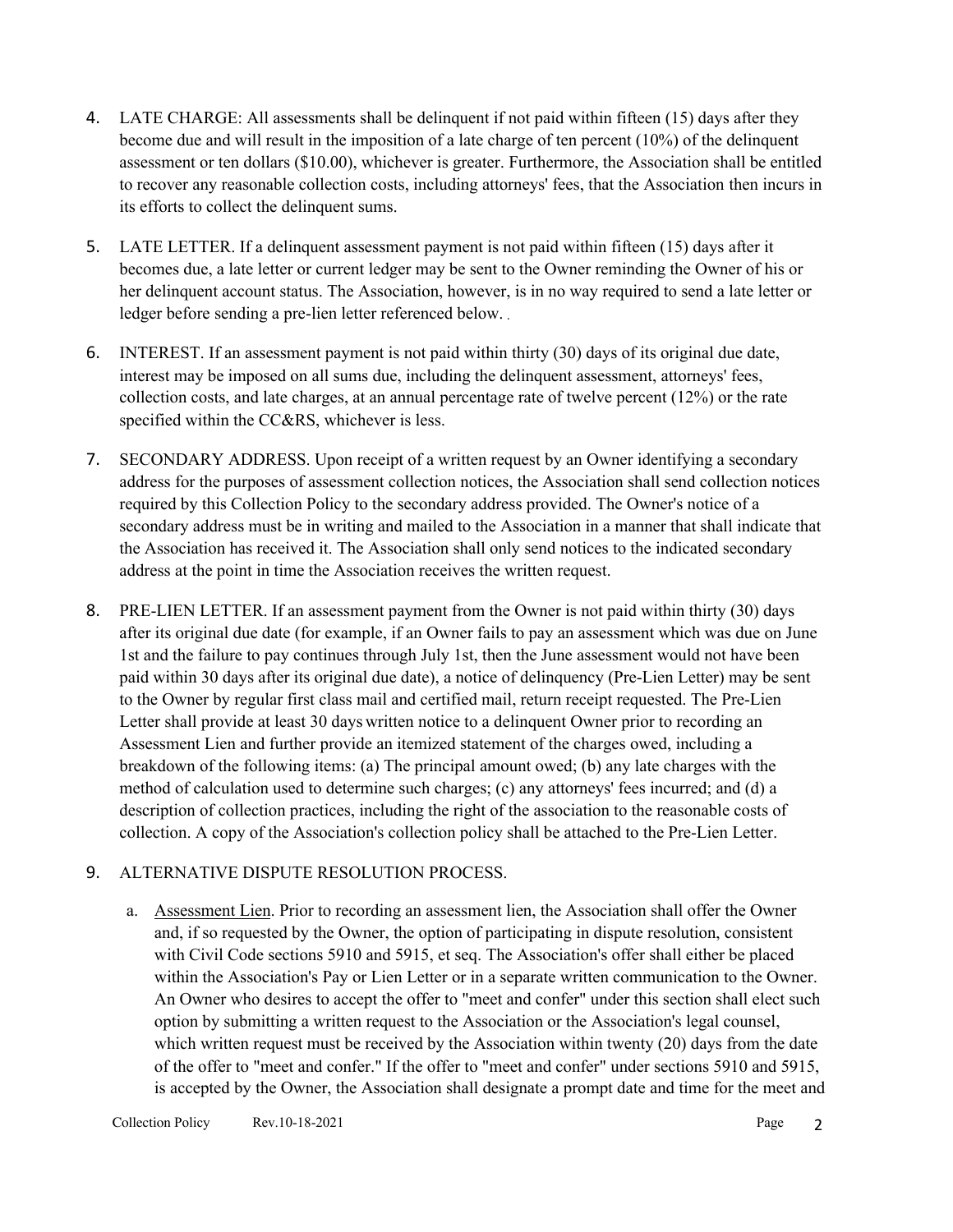confer, at a location that shall either be the Association's principal office or another convenient location as designated by the Association. The Association shall designate a Board officer, along with its Property Manager to participate in the meet and confer with the Owner.

b. Foreclosure. Prior to initiating foreclosure proceedings against an Owner's separate interest, the Association shall offer the delinquent Owner, and if so requested by the Owner, to meet and confer with a delinquent Owner (Civil Code sections 5910 and 5915) OR alternative dispute resolution (Civil Code sections 5925, et seq.) to resolve any dispute related to the total amount of delinquencies owed by the delinquent Owner to the Association and/or the Association's Collection Policy ("ADR Offer"). The Association's ADR Offer shall either be placed within the Association's Pay or Lien Letter or in a separate written communication to the delinquent Owner. An Owner who wishes to accept the ADR Offer must do so by submitting his/her/its written request to facilitate the ADR that is elected with the Association, which written request must be received by the Association within thirty (30) days from the day the ADR Offer is submitted to the delinquent Owner. The Association shall designate a prompt date and time for the elected ADR. If a "meet and confer" is elected by the delinquent Owner, the Association shall designate a Board member, along with its Property Manager to participate in the meet and confer with the delinquent Owner. The decision to pursue dispute resolution or a particular type of alternative dispute resolution shall be the choice of the Owner, except that binding arbitration shall not be available if the Association intends to initiate a judicial foreclosure.

9. SHOW CAUSE HEARING. Additionally, the Association may elect to provide a delinquent Owner a written notice (either in the Pay or Lien Letter or in a separate written document, as determined by the Board of Directors) of a hearing before the Board of Directors, wherein the Owner shall be invited to show good cause why (a) the Owner's voting privileges; and/or (b) the Owner's privileges for use of the common area/recreational facilities (hereinafter collectively "Membership Privileges") should not be. suspended for non-payment of the delinquent assessment(s) ("Show Cause Hearing"). The notice and hearing procedures shall be in accordance with the governing documents for the Association.

## 10. ASSESSMENT LIEN.

- a. If the delinquent Owner does not bring his or her account current within the deadline set forth in the Pay or Lien Letter, the Board of Directors may proceed with recording an assessment lien against that Owner's separate interest.
- b. The decision to record a lien for delinquent assessments shall be made only by the Board of Directors of the Association and may not be delegated to an agent of the Association. Prior to causing an assessment lien to be recorded, the Board of Directors must approve the recordation of an assessment lien against the delinquent Owner's separate interest. The Board of Directors for the Association shall approve the decision to record an assessment lien by a majority vote in an open meeting; the Board shall record the vote in the minutes of that meeting. The Board's action should refer to the Unit or account number of the property that is delinquent, rather than the name of the Owner.
- c. The Assessment Lien shall be recorded in the County Recorder's Office itemizing all sums that are then delinquent, including the delinquent assessment(s), the then current monthly assessment amount which will also accrue and be a part of the lien, interest, late charges, collection costs and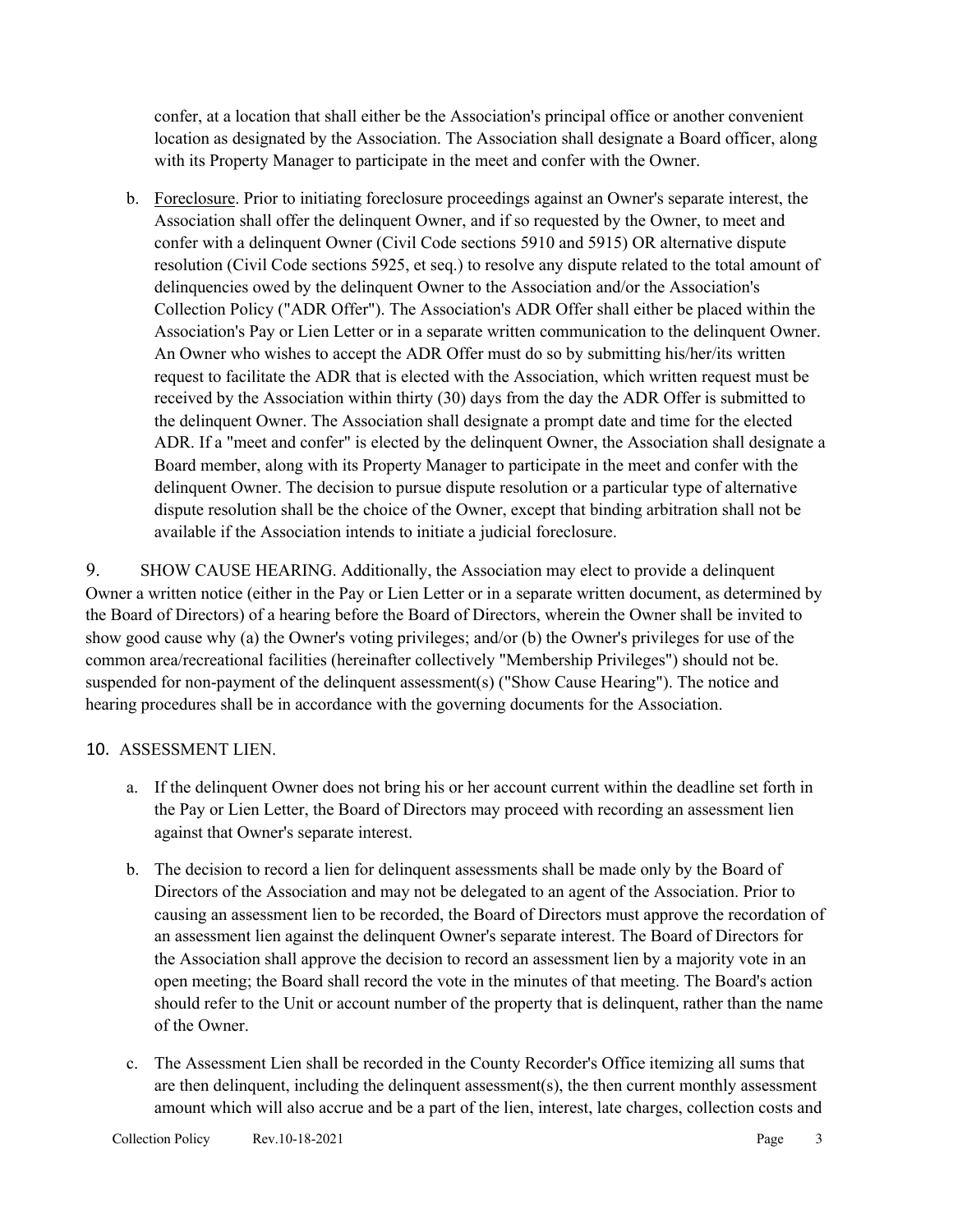reasonable attorneys' fees. Any demand or claim of lien or lien on account of prior delinquencies shall be deemed to include subsequent delinquencies and amounts due on account thereof. Additional monies shall accrue under this claim at the rate of regular monthly or special assessments, plus permissible late charges, costs of collection and interest, accruing subsequent to the date of the originally recorded lien. Recording this notice creates a lien, which may be foreclosed upon by the Association.

### 11. FORECLOSURE.

- a. ADR Procedure. The Association, prior to initiating foreclosure proceedings against a delinquent Owner's separate interest, must comply with the alternative dispute resolution procedure set forth above (except that the timeline for the delinquent Owner to accept a meet and confer would be thirty (30) days from the date of the Owner's receipt of this pre-foreclosure offer) or alternative dispute resolution consistent with Civil Code sections 5925, 5910 and 5915. ("IDR/ADR Offer"). The Owner shall have thirty (30) days from the date of the IDR/ADR Offer to decide whether or not the Owner wishes to pursue dispute resolution or a particular type of alternative dispute resolution (except that binding arbitration is not available to any delinquent Owner if the Association intends to initiate a judicial foreclosure).
- b. Board Approval. Prior to initiating foreclosure proceedings, the Board of Directors must, in executive session, approve the decision to proceed with foreclosure by a majority vote. The decision to initiate foreclosure of a lien for delinquent assessments that has been validly recorded shall be made only by the Board of Directors of the Association and may not be delegated to an agent of the Association. The Board shall record the Board's executive session decision in the minutes of the next meeting of the Board open to the members by referencing the Unit or account number of the property that is delinquent, not the name of the delinquent Owner. A Board vote to approve foreclosure of a lien shall take place at least thirty (30) days prior to any public sale. The Board of Directors shall provide notice by personal service to an Owner of a separate interest who occupies the separate interest or to the Owner's legal representative, if the Board votes to foreclosure upon the separate interest. If the Owner does not occupy the subject lot/unit, the Board shall provide written notice via first-class mail to the most current address shown on the books of the Association.
- c. Threshold. The Board of Directors shall not proceed with any form of foreclosure unless and until the amount of delinquent assessments (exclusive of any accelerated assessments, late charges, fees, costs of collection, attorneys' fees or interest) equals or exceeds One Thousand Eight Hundred Dollars (\$1 ,800.00) or the assessments have been delinquent for more than twelve (12) months ("Threshold"). Once the Threshold has been met and all other requirements identified above have been completed, the Board may proceed with foreclosure of the assessment lien pursuant to the Association's governing documents and Civil Code sections 5700, 5705, 5710, 5715 and 5720. Unless otherwise provided herein, the procedure used shall be private foreclosure pursuant to Civil Code section 2924, et seq., and Civil Code sections 5700 and 5710. The foreclosure action shall include, but is not necessarily limited to the following procedures:
	- i. Notice of Default (NOD). A NOD will be recorded at the County Recorders office. The cost of all attorneys' fees and/or trustee's fees will be added to the debt.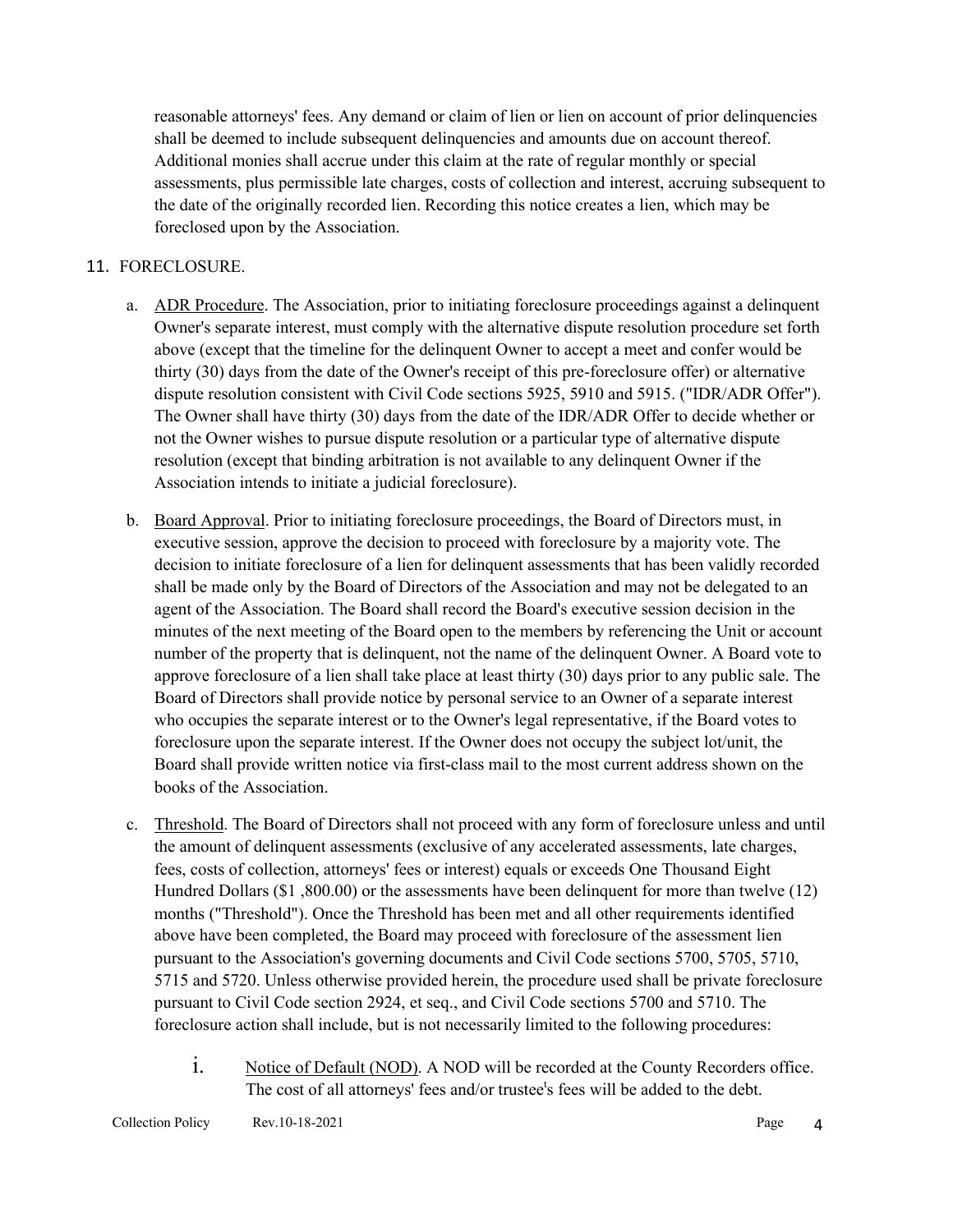- $\ddot{i}$ . Notice of Trustee's Sale (NOS). If the delinguency is not paid within ninety (90) days after the NOD is recorded (and a lawsuit has not been filed), the Association will proceed with the recording and publishing of an NOS. The Owner is responsible for all publication, recording, posting and mailing costs, as well as attorneys' and/or trustee's fees.
- iii. Sale of Property by Public Auction. If the trustee's sale proceeds, it is conducted as a public auction in the county in which the separate interest is located, during normal business hours on any business day. ANY OWNER WHOSE SEPARATE INTEREST IS IN FORECLOSURE IS URGED TO CONSULT WITH COMPETENT LEGAL COLNSEL OF THE OWNER'S SELECTION IN ORDER TO BE PROPERLY ADVISED OF THE OWNER'S RIGHTS AND OPTIONS AND THE TECHNICAL REQUIREMENTS OF THE FORECLOSURE PROCESS.
- iv. Right of Redemption. The Trustee's Sale shall be subject to a statutory right of redemption, which shall terminate ninety (90) days after the trustee's sale is completed
- 12. MONEY JUDGMENT OPTION. If the Association determines that the property is over-encumbered, or otherwise makes a determination that a lawsuit is appropriate, the Association may file a personal lawsuit against the delinquent Owner to recover all delinquent assessments owing to the Association. If a lawsuit is necessary to collect the delinquent assessments from the Owner, all expenses, costs and attorneys' fees in connection with said lawsuit, including but not limited to pre- and post- judgment costs for filing fees, personal service, witness fees, interest, execution of judgment and/or writ fees shall be recovered from the Owner defendant. The Association may also refer certain accounts to collection agencies.
- 13. RELEASE OF LIEN. When a delinquent Owner has paid in full all delinquent assessments and charges, the attorney shall prepare a Release of Lien, which shall be recorded in the County Recorder's Office within twenty-one (21) days of receipt of the sums necessary to satisfy the delinquent amount and mail a copy of the lien release to the Owner of the residential Lot.
- Collection Policy Rev.10-18-2021 Page 5 14. PAYMENT PLANS. An Owner of a separate interest which is not a timeshare or who is not a developer may, if mailed to the Association within fifteen (15) days of the postmark date of the pay or lien notice, submit a written request to meet with the Board to discuss a payment plan for the payment of any delinquency. The Association shall provide the Owner with the Association's standards for payment plans, if any exist. The Board shall meet with the Owner in executive session within fortyfive (45) days of the postmark of the request, unless there is no regularly scheduled Board meeting within that period, in which case the Board shall designate a committee of one or more members to meet with the Owner. Payment plans may incorporate any assessments that accrue during the payment plan period. Payment plans shall not impede an Association's ability to record a lien on the Owner's separate interest to secure payment of delinquent assessments. Additional late fees shall not accrue during the payment plan period if the Owner is in compliance with the terms of the payment plan. In the event of a default on any payment plan, the Association may resume its efforts to collect delinquent assessments from the time prior to entering into the payment plan. The Association shall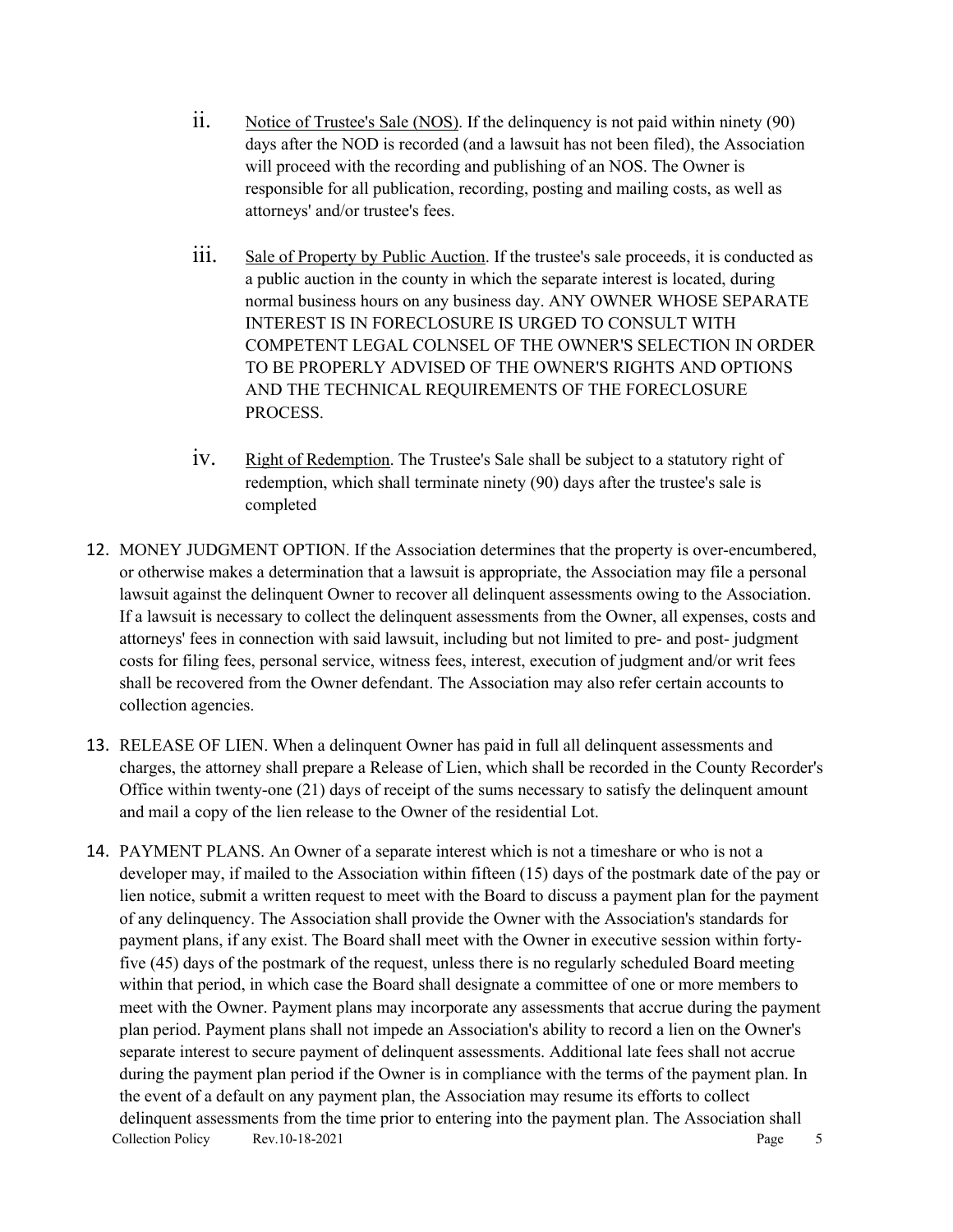have the power and authority to include (without limitation) the following elements/terms in any payment plan agreement that is reached with the Owner:

- a. That Owner comply with the governing documents during the course of the payment plan agreement;
- b. That Owner waive any defenses or claims related to the Association's collection efforts;
- c. That the Association may place a lien against other real or personal property owned by Owner;
- d. That Owner agrees to waive any homestead rights he/she may have relative to the delinquent assessments;
- e. That Owner the Association all amounts owed under any rental/lease agreement; and,
- f. That Owner be required to provide identifying information, including social security number, driver's license number, off-site address(es), phone numbers, etc.
- 15. PARTIAL PAYMENTS. Once a delinquent account has been turned over to the Association's legal counsel, owners shall not send any assessment payments to the Association; such payments shall only be accepted by the Association's legal counsel. Any payments delivered to the collection agent shall be forwarded to the attorney's office. Owner is permitted to submit partial payment on the delinquent amount owed. The notice of assessment lien is not required to be amended by the Association, its attorney or trustee to reflect any partial payments made on the account of the delinquent Owner after its recordation, and any such partial payments received shall not be construed to invalidate the notice of assessment lien. The notice of assessment lien may be foreclosed upon as set forth herein even though the delinquent Owner has made one or more partial payments. The attorney shall then release the lien if and when payment in full has been made by the delinquent Owner.
- 16. PERSONAL OBLIGATION TO PAY ASSESSNÆNTS AND CHARGES. Assessments, together with late charges, reasonable fees and costs of collection, reasonable attorneys' fees, and interest determined in accordance with California Civil Code Sections 5600 and 5605 and the Association's governing documents are a debt of the Owner of a separate interest (the Owner's lot) at the time that the assessment or other charges are levied. Whether or not the Association records a notice of delinquent assessment (lien) on your property, the Association has a right to look to the Owner, personally, to pay the debt and pursue collection of that debt in a court action. The Association is also entitled, upon compliance with the requirements of California law and provided certain criteria and procedures as specified by law are satisfied, to record a lien against your property and to take enforcement action to sell your property without court action by non-judicial foreclosure. The recording of a lien against your property does not limit the right of the Association to pursue any Owner personally for payment of all monies due.
- 17. COURTESY STATEMENTS AND TIMELY PAYMENTS. It is the Owner's responsibility to allow ample time to drop off or mail all monies due before the delinquency date. As a courtesy only, invoices or statements for regular assessments may be regularly sent to an Owner by first-class mail addressed to the Owner at his or her address as shown on the books and records of the Association. However, it is the Owner's responsibility to be aware of the assessment payment due dates and to pay any and all assessments when due, whether or not an invoice or statement has been sent. Owners should promptly advise the Association of any changes in the Owner's mailing address. The Association also reserves the right to send out coupon booklets in lieu of sending invoices or statements.

Collection Policy Rev.10-18-2021  $Page \t 6$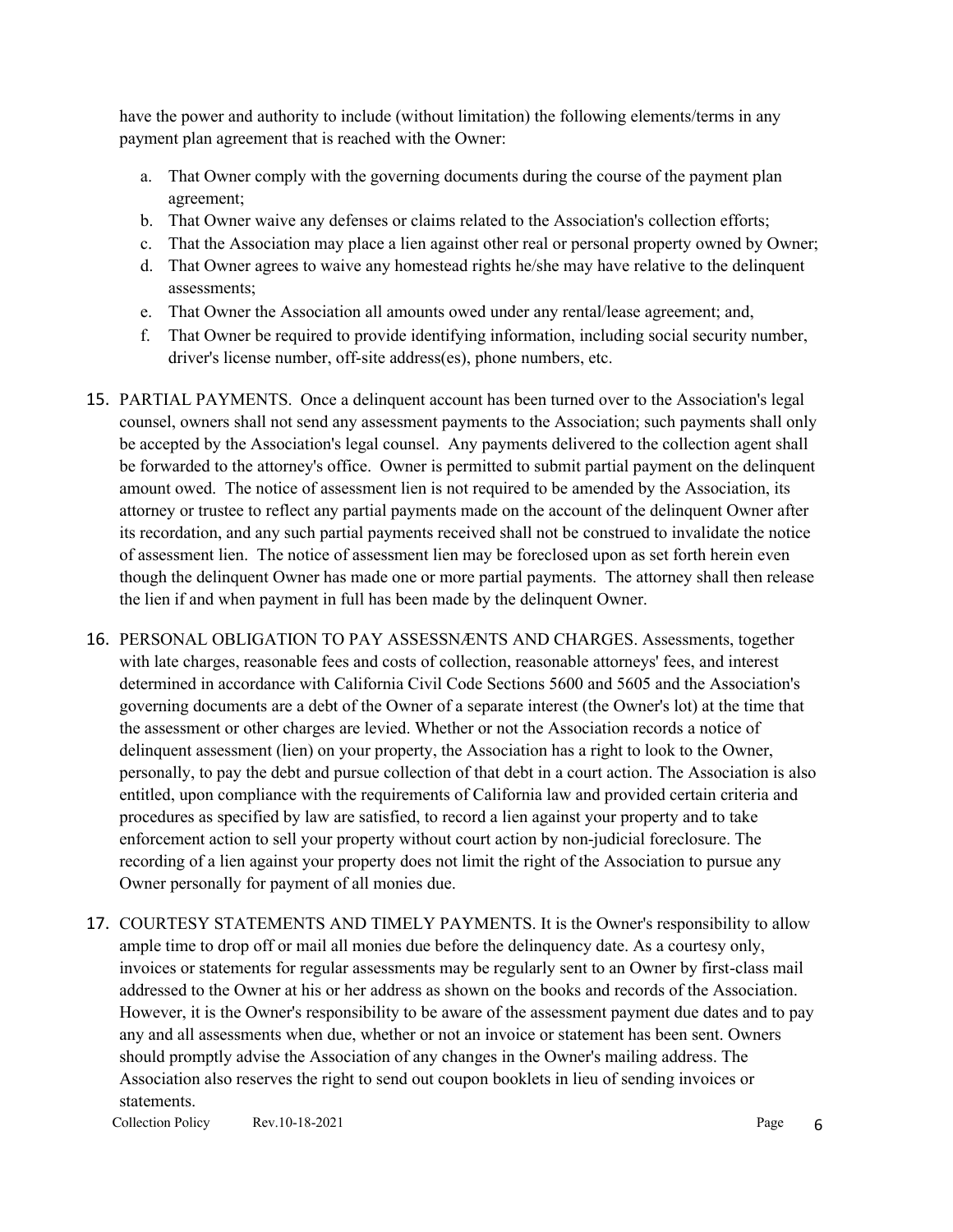18. RIGHT TO REQUEST VALIDATION OF DEBT. An Owner has the right to request validation of the debt by notifying the Association in writing of such request within thirty (30) days of the Association's initial communication to the Owner. Upon such request being made, an account history or other document reflecting the delinquent balance will be forwarded to the Owner. Any information obtained in the collection process or obtained from an Owner will be used for the purpose of collecting any monies owed.

COMIPLIANCE WITH CIVIL CODE SECTIONS 5730 AND 5310. The following notice is set forth to comply with the Civil Code.

### NOTICE ASSESSMENTS AND FORECLOSURE

This notice outlines some of the rights and responsibilities of owners of property in common interest developments and the associations that manage them. Please refer to the sections of the Civil Code indicated for further information. A portion of the information in this notice applies only to liens recorded on or after January l, 2003. You may wish to consult a lawyer if you dispute an assessment.

#### ASSESSMENTS AND FORECLOSURE

Assessments become delinquent 15 days after they are due, unless the governing documents provide for a longer time. The failure to pay association assessments may result in the loss of an owner's property through foreclosure. Foreclosure may occur either as a result of a court action, known as judicial foreclosure, or without court action, often referred to as nonjudicial foreclosure. For liens recorded on and after January l, 2006, an association may not use judicial or nonjudicial foreclosure to enforce that lien if the amount of the delinquent assessments or dues, exclusive of any accelerated assessments, late charges, fees, attorney's fees, interest, and costs of collection, is less than one thousand eight hundred dollars (\$1 ,800). For delinquent assessments or dues in excess of one thousand eight hundred dollars (\$1,800) or more than 12 months delinquent, an association may use judicial or nonjudicial foreclosure subject to the conditions set forth in Article 3 (commencing with Section 5700) of Chapter 8 of Part 5 of Division 4 of the Civil Code. When using judicial or nonjudicial foreclosure, the association records a lien on the owner's property. The owner's property may be sold to satisfy the lien if the amounts secured by the lien are not paid. (Sections 5700 through 5720 of the Civil Code, inclusive)

In a judicial or nonjudicial foreclosure, the association may recover assessments, reasonable costs of collection, reasonable attorney's fees, late charges, and interest. The association may not use nonjudicial foreclosure to collect fines or penalties, except for costs to repair common area damaged by a member or a member's guests, if the governing documents provide for this. (Section 5725 of the Civil Code)

The association must comply with the requirements of Article 2 (commencing with Section 5650) of Chapter 8 of Part 5 of Division 4 of the Civil Code when collecting delinquent assessments. If the association fails to follow these requirements, it may not record a lien on the owner's property until it has satisfied those requirements. Any additional costs that result from satisfying the requirements are the responsibility of the association. (Section 5675 of the Civil Code)

At least 30 days prior to recording a lien on an owner's separate interest, the association must provide the owner of record with certain documents by certified mail, including a description of its collection and lien enforcement procedures and the method of calculating the amount. It must also provide an itemized